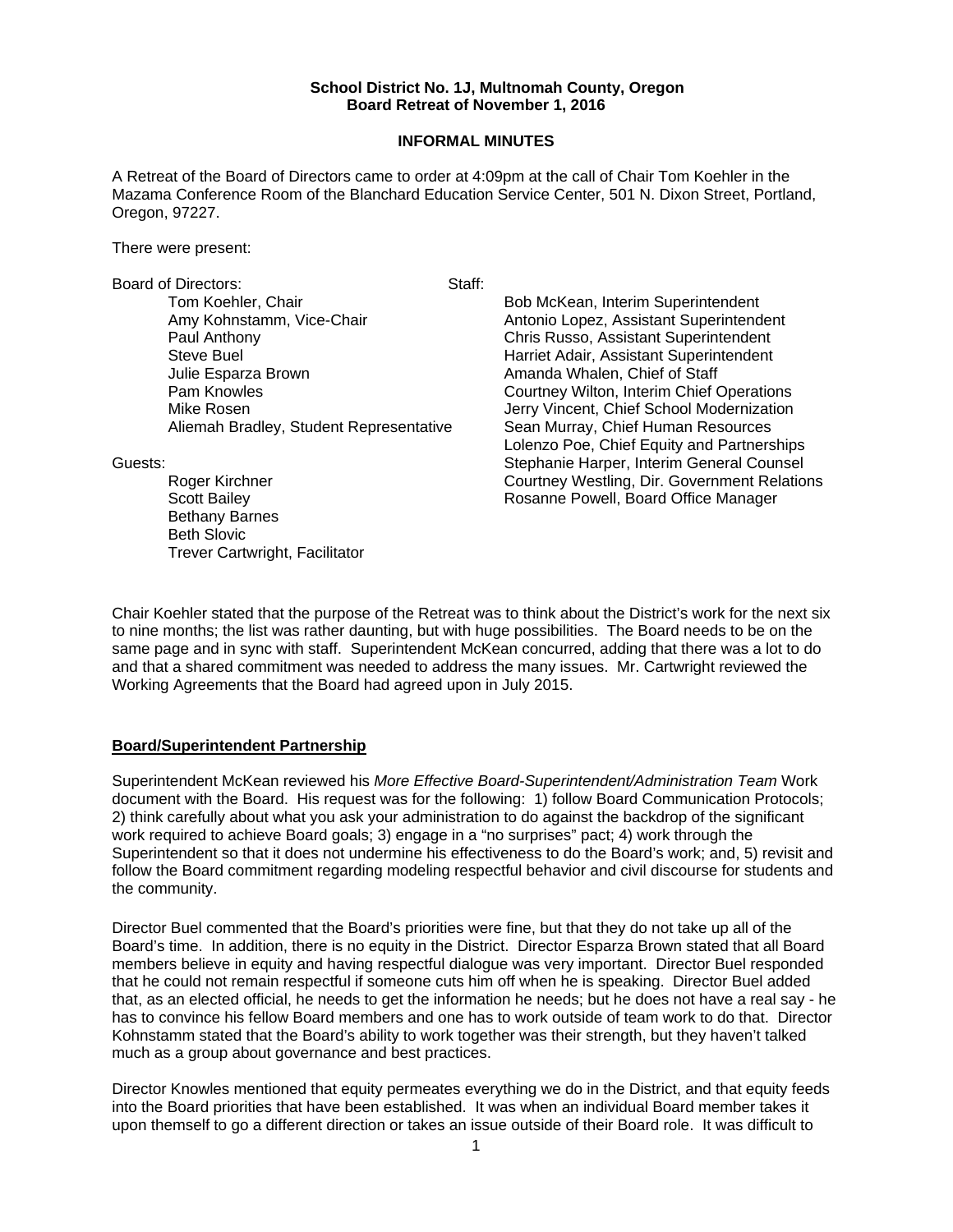build trust and understanding of others' perspectives when you only see them twice a month at a Board meeting. The Board's ability to cohesively work as a team on Board priorities was going to be tough; we need trust in each other and our focus should be on student achievement, but we may each see a different path to get there. Superintendent McKean stated that there were different ways to achieve a desired outcome and different views of what equity means. The Board needs to be at a higher level (hiring a Superintendent, creating policy), but some are at a lower level and just want to get what they want, but that is not the best way to do things. Director Buel commented that he felt he had to address to the lower level issues in order to correct what has occurred in the past by just letting issues go. Superintendent McKean asked where that had gotten the Board. Director Knowles responded that it resulted in the District losing 57 non-represented employees who resigned. Director Kohnstamm responded that it resulted in low employee morale and fear, a bad reputation as a District, Community Based Organizations questioning their work with us, and the loss of excellent personnel. Director Rosen asked what a Board member was supposed to do when they receive complaints or see problems. Director Esparza Brown mentioned that the Board has not even agreed about how they are going to work together, so how can they move forward on their priorities? Director Rosen stated that it was a governance issue. Chair Koehler suggested that a Retreat was needed on the issue of trusting each other. The Board, in general, agreed to the five team work items.

At 5:30pm, the Board took a 15 minute break.

## **Setting the Highest Priorities through June 2017**

Superintendent McKean stated that equity and student learning was the centerpiece of the Board priorities. Superintendent McKean and staff reviewed the *Areas of Focus* document with the Board.

Director Buel commented that the Board priorities do not line up with the Areas of Focus. Superintendent McKean responded that this was an attempt to get to that alignment. The document lists those global items that the Board needs to consider in alignment with their priorities. Director Esparza Brown stated that the work can be mapped and that was important to Board priorities. It was an important exercise to see how the work aligns with Board priorities, and that might help us to understand how we can come together. Director Rosen questioned when the Board will have a discussion on the performance measures that were being tracked. He would like to see an entire package and a Board discussion on the existing Board priorities and affirmation that they are aligned with the work being performed. Director Buel stated that the Board needs a report on how we are doing in the schools. Director Rosen asked if there was a strategy on filling the 57 non-represented vacancies. Superintendent McKean responded that the strategy may vary by department.

Mr. Cartwright asked the Board to return to Item 2 on the *Team Work* list regarding the work the Board will ask of administration. Was the Board comfortable with the request from the Superintendent? All Board members responded yes, with Director Rosen adding that he would be more comfortable with that item after the next work session. However, he does agree that the District work should focus on the Board priorities. Superintendent McKean thanked the Board and staff for their work.

### **Board Dynamic and Effectiveness**

Mr. Cartwright asked how Board Committees could work better. Chair Koehler stated that there had been mention of abolishing the Committee structure, but he feels that the Board will end up with a hybrid. It would require a Board discussion. Director Knowles asked if the Board was using staff's time in the best way. She had developed a Work Session strawman – it would require two Board Work Sessions a month – one in regards to Operations and the other in regards to Education. An example would be that the Business and Operations Committee and Audit Committee would fall under the Operations Work Session, and the Charter Committee and Teaching and Learning Committee would fall under the Education Work Session. Discussion occurred on committees vs. work sessions. Chair Koehler indicated that he likes the Committee structure as he believes they are more efficient, but there should be real purpose to each committee meeting and not just holding a meeting to meet. Director Kohnstamm stated that she felt there would be greater transparency if the Board held Work Sessions and it might be better for Board dynamics